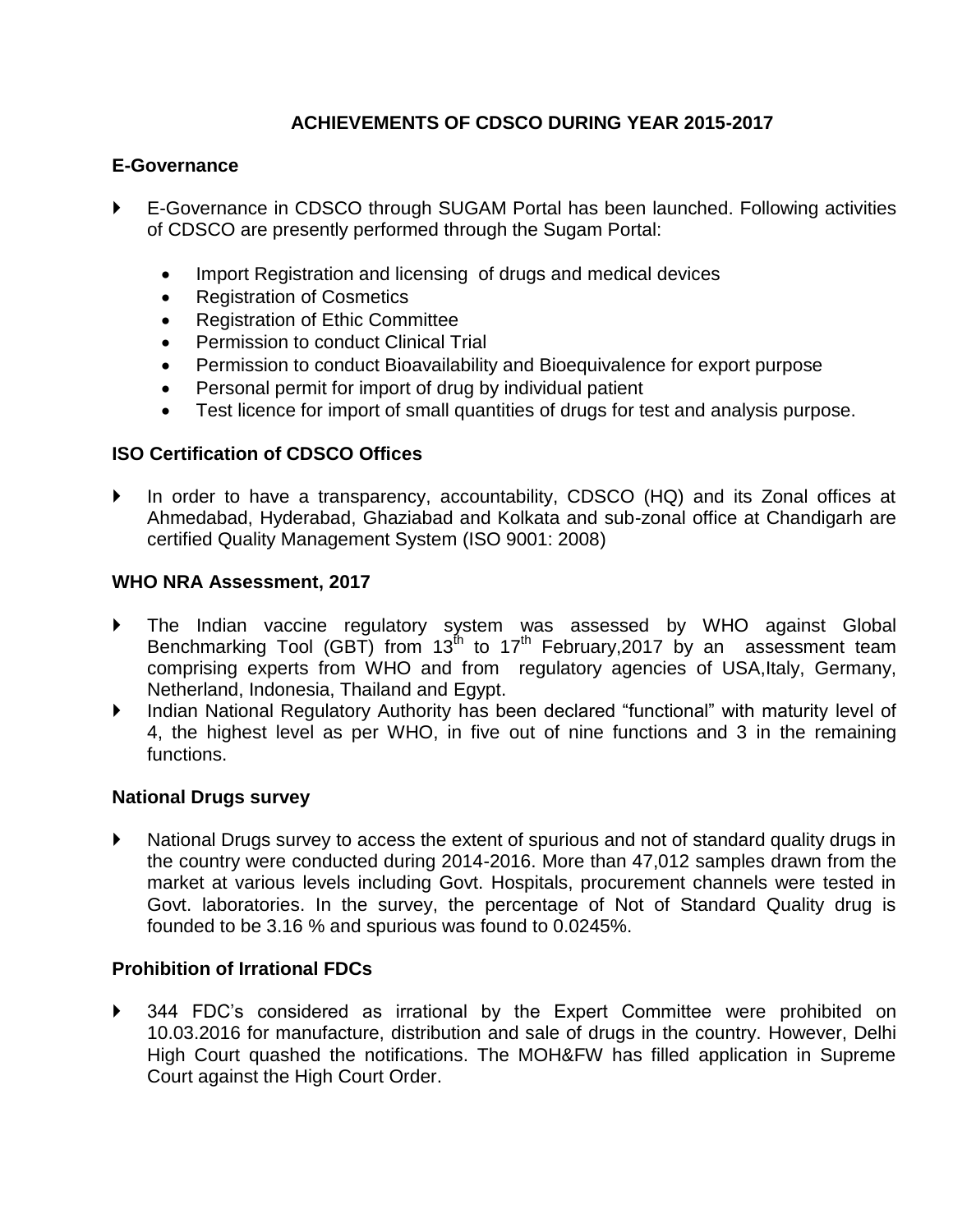## **National List of Essential Medicines (NLEM)**

- National List of Essential Medicines (NLEM), 2015 containing 376 medicines has been released. A total of 106 medicines have been added, and 70 medicines have been deleted from NLEM, 2011.
- Coronary Stent have been included in the NLEM, 2015 based on recommendation of Subcommittee of Core committee of NLEM.

## **Pharmacovigilance Programme of India (PvPi)**

 The Pharmacovigilance Programme of India with IPC, Ghaziabad as National Coordination Centre is being continuously strengthened. Currently, there are 210 Adverse Drugs Reaction (ADR) Monitoring Centres across the Country. More than 2.5 lakhs ADRs have been reported to Uppsala Monitoring Centre (UMC), Sweden. IPC is going to be WHO collaborating Centre for Pharmacovigilance.

### **Capacity Building & Skill Development**

- CDSCO & Ministry of Health & Family Welfare are continuously engaged in imparting training to the drugs regulatory officials and laboratory personnel from both State & Centre. During Oct-2015 to May-2017, 10 training programme including induction as well as advance level programme were organised. In the said training programme total about 700 officials from CDSCO, State Drug Authorities and Drugs Testing laboratories have been trained.
- In order to strengthen the drug regulatory system in the CDSCO, more than 200 new additional technical manpower has been sanctioned.

### **Monitoring of quality of drugs**

- **Risk Based Inspection:** To ensure the safety, efficacy and quality of the drugs available in the country risk based inspection of Pharma facilities has been decided. Till date 250 risk based inspection were scheduled in 8 phases, out of which 170 inspections have been carried out.
- **Requirement of Bioavailability and bioequivalence study (BA/BE):** Drugs & Cosmetics Rules have been amended making it mandatory requirement of BA/BE studies for oral formulations of biopharmaceuticals classification System (BCS) Class II & IV drugs before licensing .

## **Clinical Trial**

 Realizing the importance of clinical trial in development of new drugs to cope up with the challenges of disease burden in public health care, the CDSCO and the Ministry of Health and Family Welfare have taken various measures to promote the scientific and ethical clinical trials in the country. Details are annexed at Annexure-I.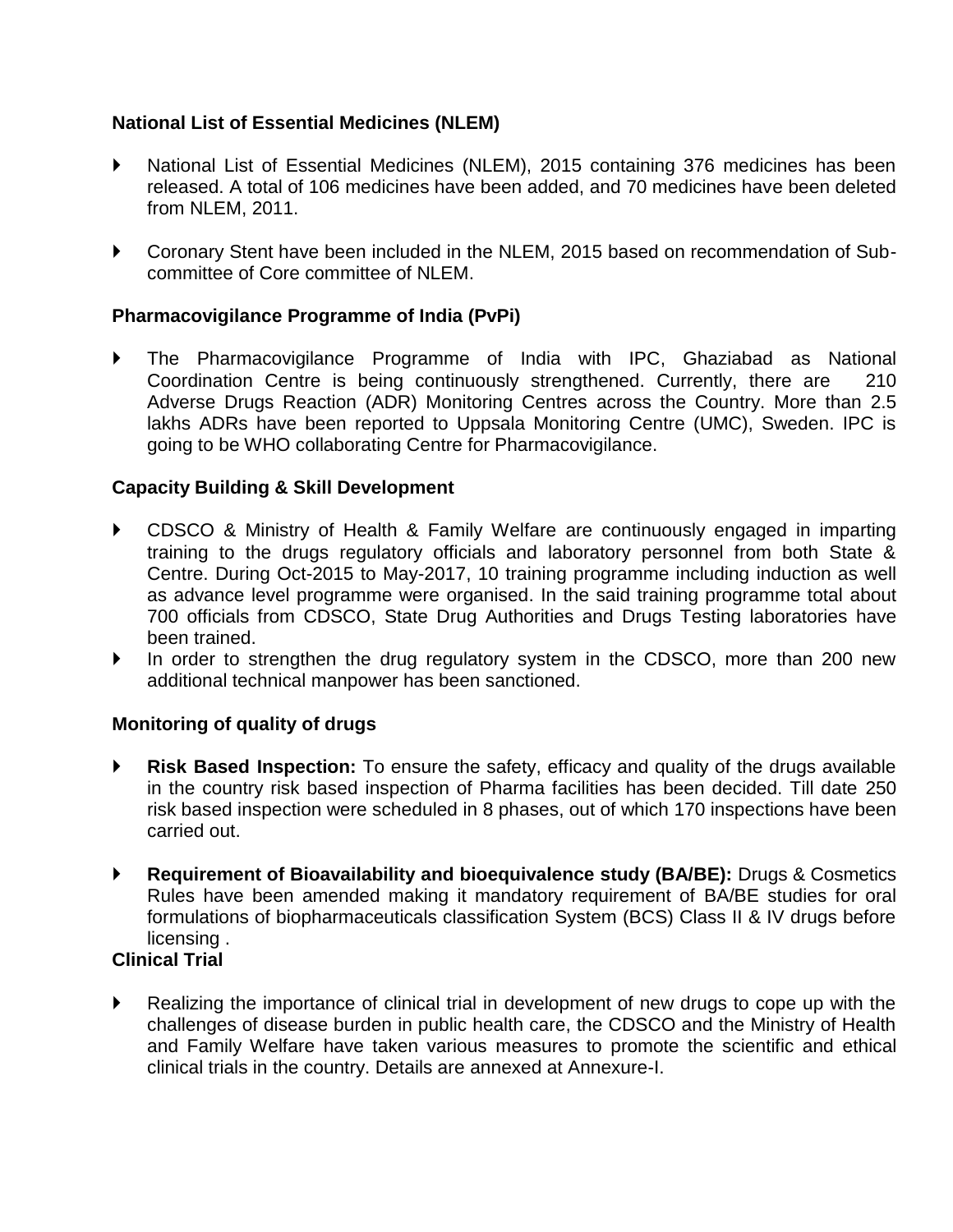## **Biopharmaceuticals**

- Guidelines for similar biologics were first prepared in Oct., 2012 jointly by CDSCO & Dept. of Biotechnology specifying the regulatory requirements for marketing authorization of similar Biologic Products in India.
	- The guidelines were subsequently revised in December, 2016.
	- The changes made to deliver a clear and precise development pathway for the approval of Similar Biologics product, which in turn will have a significant impact on the healthcare related to these products in India.
	- The broad framework of the guidelines remains unchanged. However, the revision seek to enhance the scientific utility of the guidelines to ensure robust quality and clinical evaluations by:
		- Defining similar biologics,
		- Identifying critical and key Quality Attributes for establishing similarity,
		- Specifying lower limits of minimum sample size 100 for clinical evaluations,
		- Making phase IV safety evaluations compulsory and specifying lower limits of minimum sample size 200 for it,
		- Recognizing innovators' product as Reference Biologic ( approved in ICH countries)
		- Enabling parallel submission of applications to CDSCO and Review Committee on Genetic Manipulation (RCGM), DBT
		- Incorporating procedural simplification
		- Enumerating the applicability /scope of Guideline
		- Clarifying on key technical terms and providing additional details.

### **Medical Devices**

 For regulation manufacture, import, clinical investigation, sale of medical devices, new Medical Device Rules, 2017 have been published on 31.01.2017 which will come into effect from 01.01.2018. Salient features of the said rules are annexed at Annexure II

### **International cooperation**

 CDSCO, Ministry of Health & Family Welfare has signed MOU/SOI/MOC with USFDA, MHRA (UK), EMA, PMDA (Japan), ANVISA (Brazil) for extending regulatory cooperation with these countries.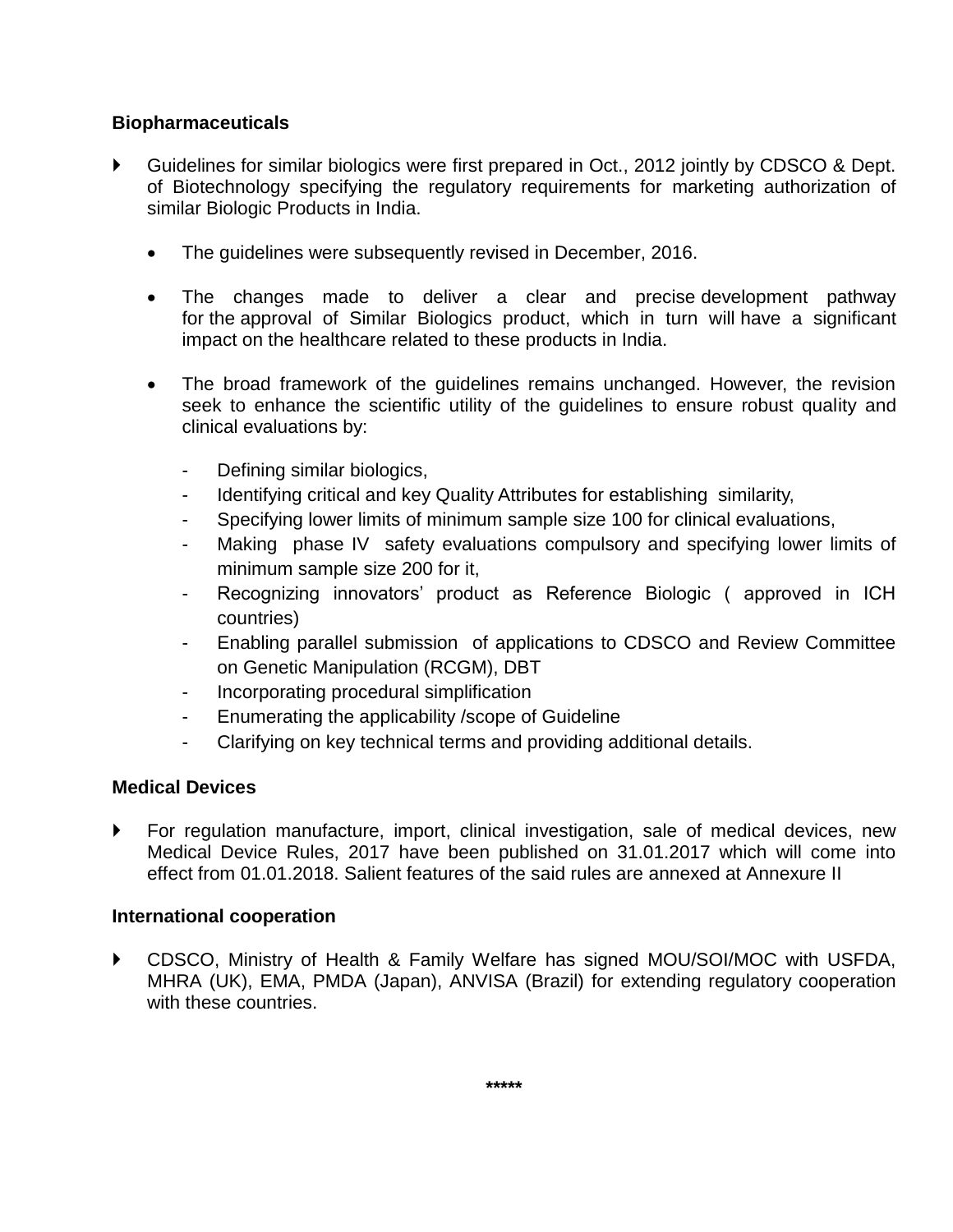#### **Measures to promote the scientific and ethical clinical trials in the country**

- To ensure evaluation of applications in expedited manner without compromising the quality of review, twenty-five panels consisting of experts have been prepared, which is updated from time to time. For evaluation of applications of Global Clinical Trial and New Drugs Subject Expert Committees (SECs) are constituted taking experts from the panels on need basis.
- Subsequent to the amendment in Drugs & Cosmetics Rules on 30/01/2013 inserting provisions relating to the reporting & examination of Serious Adverse Events (SAEs) concerns were raised on some of these provisions like criteria for deciding the relatedness of the SAEs to clinical trial and payment of compensation. Therefore, the rules were further amended on 12/12/2014, with effect from 11/06/2014 addressing these concerns.
- Earlier requirement of Audio-Visual (AV) recording of Informed Consent Process (ICP) of all subjects in all clinical trials have been revised by amending the Drugs & Cosmetics Rules on 31/07/2015 wherein the Audio-Visual (AV) recording of ICP has been made mandatory only in case of vulnerable subjects in clinical trials of New Chemical Entity (NCE)/New Molecular Entity (NME) and in case of clinical trial of anti-HIV and anti-Leprosy drugs, only audio recording of the ICP is required.
- The Drugs and Cosmetics Rules have been amended on 16.03.2016 providing that no permission is required from DCG(I) for conduct of clinical trial of approved drug formulation for new indication, route of administration etc. for Academic / Research purposes subject to conditions that the trial has been approved by the Ethics Committee and the data generated will not be submitted to the regulatory Authority for new drug approval purpose and certain other conditions.
- Earlier restriction that number of clinical trials an Investigator can undertake should be not be more than three has been removed providing that the number of clinical trials should be decide by the respective Ethics Committee.
- Earlier requirement of at least 50 bedded hospitals for conduct of clinical trial have been revised providing that centres irrespective of number of beds, could be allowed to conduct clinical trials after the Ethics Committee approval.
- For addition of new clinical trial site or investigator in clinical trial, no NOC from DCG (I), in the normal course, would be necessary. The respective Ethics Committee after due diligence can approve such proposals for addition of site(s) and investigator(s). However the applicant would inform the DCG (I) about any such addition/deletion and if, no objection was received from DCG (I), it would be deemed to have concurrence of CDSCO.
- To improve transparency and efficiency in evaluation of clinical trial applications, IT enabled system for online submission and processing of such applications have been developed.
- "Handbook for Applicants and Reviewers of Clinical trials of New Drugs in India" is published in January, 2017.